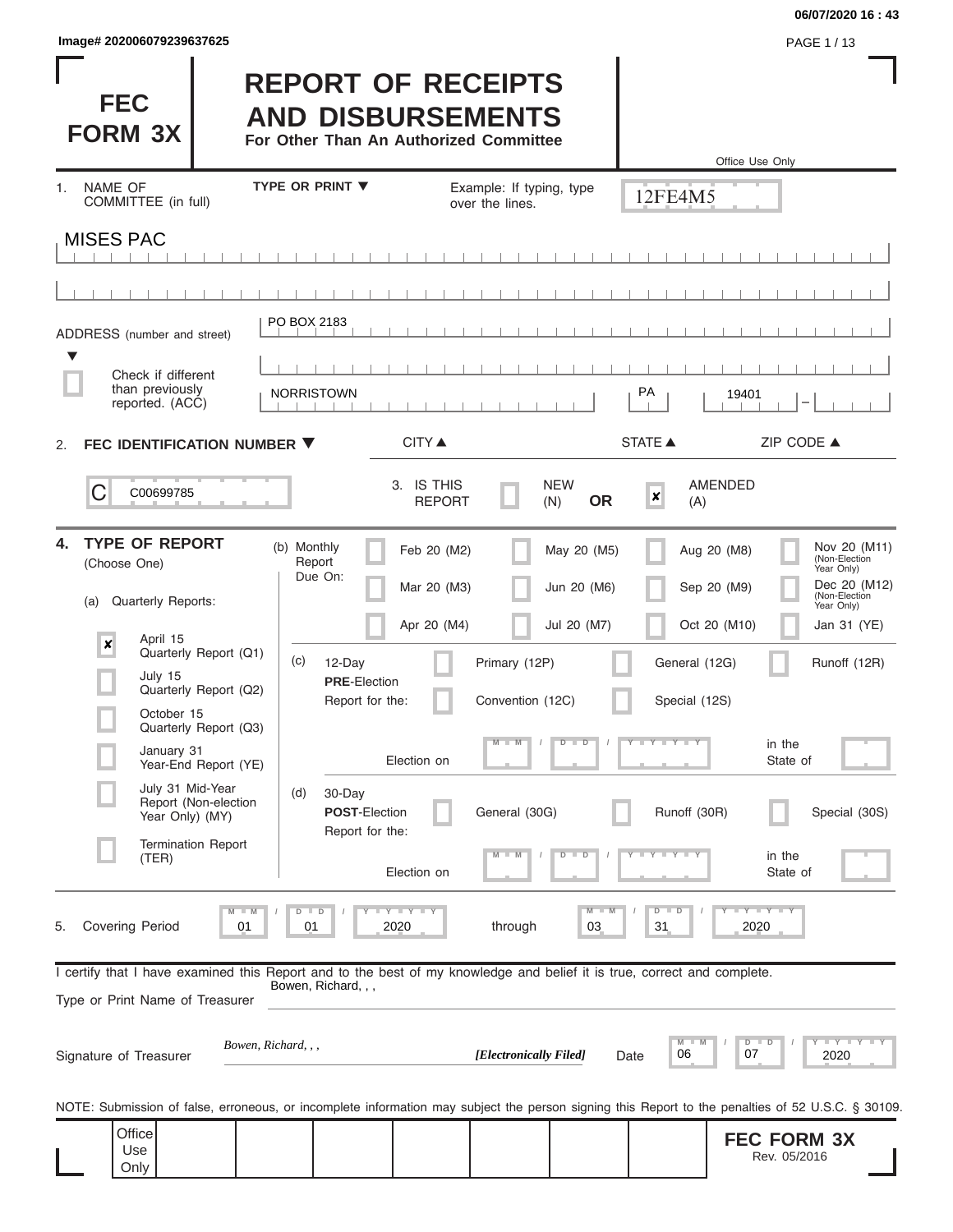|    | Image# 202006079239637626                                                                             |                                                      |                                                 |
|----|-------------------------------------------------------------------------------------------------------|------------------------------------------------------|-------------------------------------------------|
|    | FEC Form 3X (Rev. 05/2016)                                                                            | <b>SUMMARY PAGE</b><br>OF RECEIPTS AND DISBURSEMENTS | Page 2                                          |
|    | Write or Type Committee Name                                                                          |                                                      |                                                 |
|    | <b>MISES PAC</b>                                                                                      |                                                      |                                                 |
|    | M<br>Report Covering the Period:<br>From:                                                             | Y LY L<br>$D$ $D$<br>M<br>01<br>2020<br>01           | D<br>31<br>2020<br>03<br>To:                    |
|    |                                                                                                       | <b>COLUMN A</b><br><b>This Period</b>                | <b>COLUMN B</b><br><b>Calendar Year-to-Date</b> |
| 6. | Cash on Hand<br>(a)<br>$-Y - Y - IY$<br>January 1,<br>2020                                            |                                                      | 6001.05                                         |
|    | Cash on Hand at<br>(b)<br>Beginning of Reporting Period                                               | 6001.05                                              |                                                 |
|    | Total Receipts (from Line 19)<br>(c)                                                                  | 17790.71                                             | 17790.71                                        |
|    | Subtotal (add Lines 6(b) and<br>(d)<br>6(c) for Column A and Lines<br>$6(a)$ and $6(c)$ for Column B) | 23791.76                                             | 23791.76                                        |
| 7. | Total Disbursements (from Line 31)                                                                    | 17162.67                                             | 17162.67                                        |
| 8. | Cash on Hand at Close of<br><b>Reporting Period</b><br>(subtract Line $7$ from Line $6(d)$ )          | 6629.09                                              | 6629.09                                         |
| 9. | Debts and Obligations Owed TO<br>the Committee (Itemize all on<br>Schedule C and/or Schedule D)       | 0.00                                                 |                                                 |
|    | 10. Debts and Obligations Owed BY<br>the Committee (Itemize all on<br>Schedule C and/or Schedule D)   | <b>The Second</b><br>0.00                            |                                                 |

This committee has qualified as a multicandidate committee. (see FEC FORM 1M)

#### **For further information contact:**

Federal Election Commission 999 E Street, NW Washington, DC 20463

Toll Free 800-424-9530 Local 202-694-1100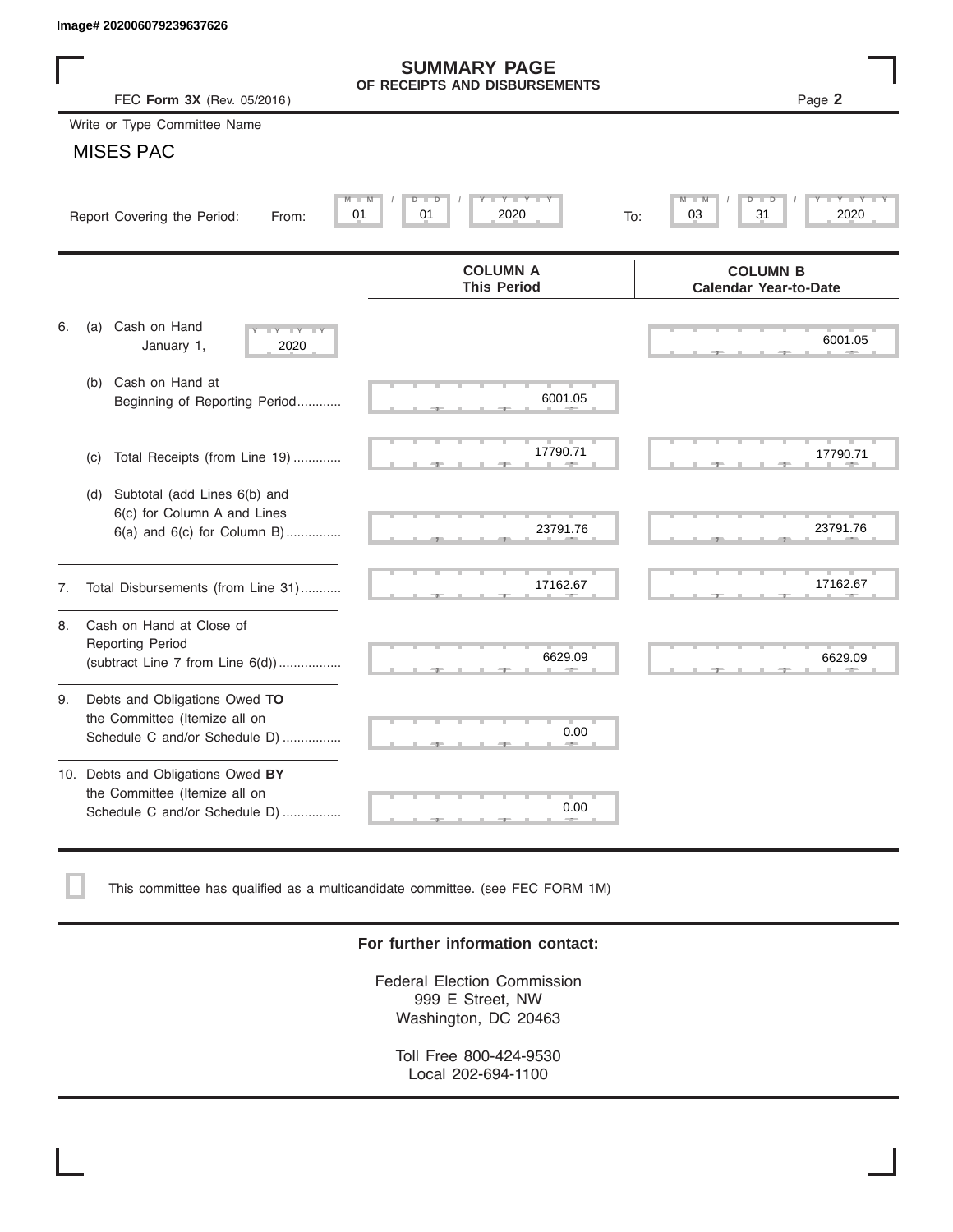## **DETAILED SUMMARY PAGE**

### MISES PAC

| Image# 202006079239637627                          |                                             |                                                  |
|----------------------------------------------------|---------------------------------------------|--------------------------------------------------|
|                                                    | <b>DETAILED SUMMARY PAGE</b>                |                                                  |
| FEC Form 3X (Rev. 05/2016)                         | of Receipts                                 | Page 3                                           |
| Write or Type Committee Name                       |                                             |                                                  |
| <b>MISES PAC</b>                                   |                                             |                                                  |
| $M - M$                                            | $I - Y - I - Y - I - Y$<br>$\Box$<br>D      | $-1$ $-1$ $-1$ $-1$ $-1$<br>M<br>$D$ $\Box$<br>ח |
| 01<br>Report Covering the Period:<br>From:         | 2020<br>01<br>To:                           | 03<br>31<br>2020                                 |
| I. Receipts                                        | <b>COLUMN A</b><br><b>Total This Period</b> | <b>COLUMN B</b><br><b>Calendar Year-to-Date</b>  |
| 11. Contributions (other than loans) From:         |                                             |                                                  |
| Individuals/Persons Other<br>(a)                   |                                             |                                                  |
| <b>Than Political Committees</b>                   | 17790.71                                    | 17790.71                                         |
| Itemized (use Schedule A)<br>(i)                   |                                             |                                                  |
|                                                    | 0.00                                        | 0.00                                             |
| (iii) TOTAL (add                                   |                                             |                                                  |
| Lines $11(a)(i)$ and $(ii)$                        | 17790.71                                    | 17790.71                                         |
|                                                    |                                             |                                                  |
| Political Party Committees<br>(b)                  | 0.00                                        | 0.00                                             |
| <b>Other Political Committees</b><br>(C)           |                                             |                                                  |
|                                                    | 0.00                                        | 0.00                                             |
| Total Contributions (add Lines<br>(d)              |                                             |                                                  |
| $11(a)(iii)$ , (b), and (c)) (Carry                |                                             |                                                  |
|                                                    | 17790.71                                    | 17790.71                                         |
| 12. Transfers From Affiliated/Other                |                                             |                                                  |
|                                                    | 0.00                                        | 0.00                                             |
|                                                    |                                             |                                                  |
|                                                    | 0.00                                        | 0.00                                             |
|                                                    |                                             |                                                  |
| 14. Loan Repayments Received                       | 0.00                                        | 0.00                                             |
| 15. Offsets To Operating Expenditures              |                                             |                                                  |
| (Refunds, Rebates, etc.)                           |                                             |                                                  |
| (Carry Totals to Line 37, page 5)                  | 0.00                                        | 0.00                                             |
| 16. Refunds of Contributions Made                  |                                             |                                                  |
| to Federal Candidates and Other                    |                                             |                                                  |
| Political Committees<br>17. Other Federal Receipts | 0.00                                        | 0.00                                             |
|                                                    |                                             | 0.00                                             |
| 18. Transfers from Non-Federal and Levin Funds     | 0.00                                        |                                                  |
| (a) Non-Federal Account                            |                                             |                                                  |
|                                                    | 0.00                                        | 0.00                                             |
|                                                    |                                             |                                                  |
| (b) Levin Funds (from Schedule H5)                 | 0.00                                        | 0.00                                             |
|                                                    |                                             |                                                  |
| (c) Total Transfers (add $18(a)$ and $18(b)$ )     | 0.00                                        | 0.00                                             |
|                                                    | <b>COLL</b>                                 |                                                  |
| 19. Total Receipts (add Lines 11(d),               |                                             |                                                  |
| 12, 13, 14, 15, 16, 17, and 18(c))▶                | 17790.71                                    | 17790.71                                         |
|                                                    |                                             |                                                  |
| 20. Total Federal Receipts                         |                                             |                                                  |
| (subtract Line 18(c) from Line 19) ▶               | 17790.71                                    | 17790.71                                         |
|                                                    |                                             |                                                  |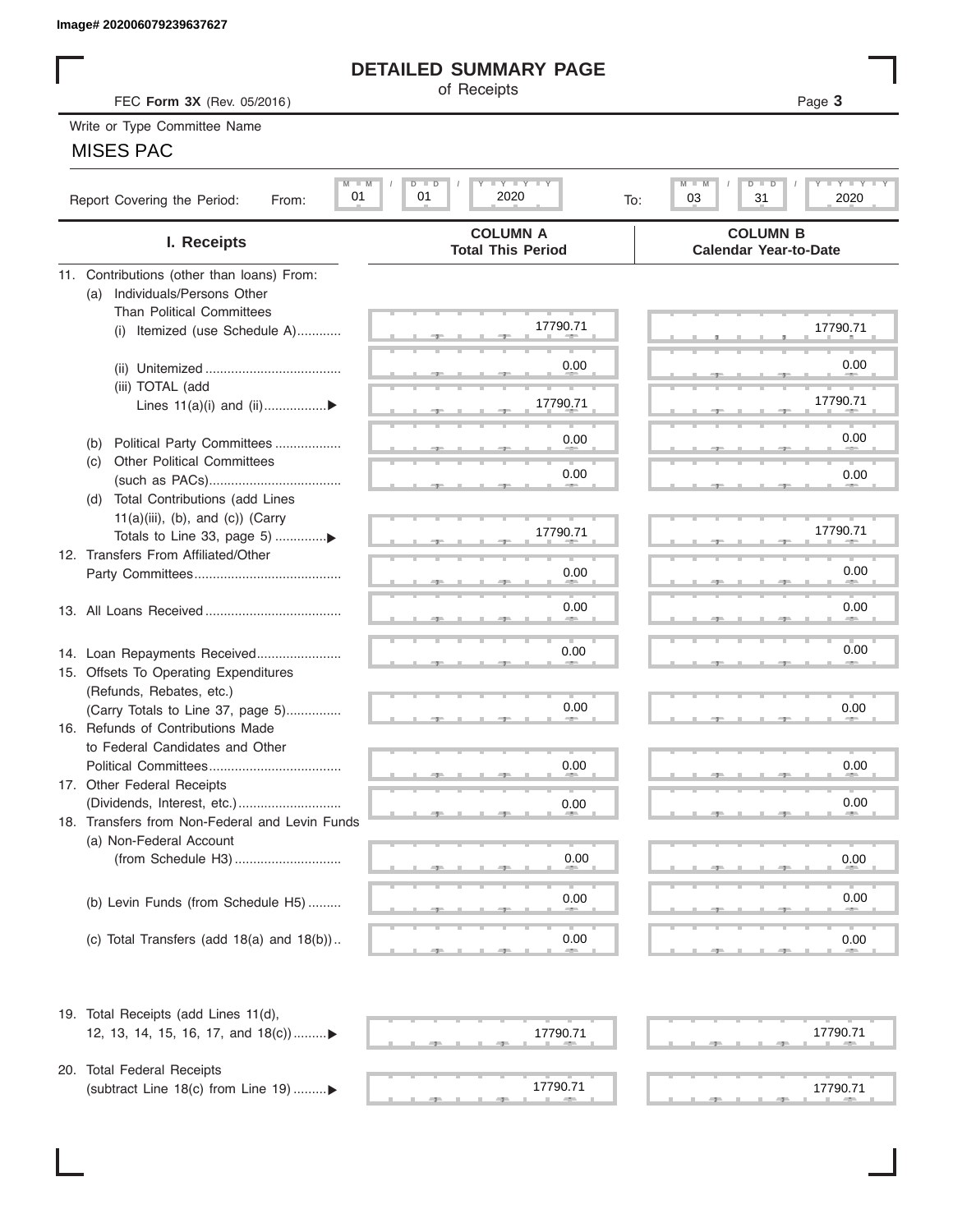I

# **DETAILED SUMMARY PAGE**

of Disbursements

| FEC Form 3X (Rev. 05/2016)                                                                                             |                                             | Page 4                                          |
|------------------------------------------------------------------------------------------------------------------------|---------------------------------------------|-------------------------------------------------|
| II. Disbursements                                                                                                      | <b>COLUMN A</b><br><b>Total This Period</b> | <b>COLUMN B</b><br><b>Calendar Year-to-Date</b> |
| 21. Operating Expenditures:<br>(a) Allocated Federal/Non-Federal<br>Activity (from Schedule H4)                        |                                             |                                                 |
| (i)                                                                                                                    | 0.00                                        | 0.00                                            |
| Non-Federal Share<br>(ii)                                                                                              | 0.00                                        | 0.00                                            |
| (b) Other Federal Operating                                                                                            | 15912.67                                    | 15912.67                                        |
| (c) Total Operating Expenditures<br>(add 21(a)(i), (a)(ii), and (b))                                                   | 15912.67                                    | 15912.67                                        |
| 22. Transfers to Affiliated/Other Party                                                                                | 0.00                                        | 0.00                                            |
| 23. Contributions to<br>Federal Candidates/Committees<br>and Other Political Committees                                |                                             | 49.75                                           |
| 24. Independent Expenditures                                                                                           | 0.00                                        | 0.00                                            |
| 25. Coordinated Party Expenditures                                                                                     | 0.00                                        | 0.00                                            |
| $(52 \text{ U.S.C. }$ § 30116(d))                                                                                      | 0.00<br>an a                                | 0.00                                            |
| 26. Loan Repayments Made                                                                                               | 0.00                                        | 0.00                                            |
| 28. Refunds of Contributions To:                                                                                       | 0.00                                        | 0.00                                            |
| (a) Individuals/Persons Other<br>Than Political Committees                                                             | 0.00                                        | 0.00                                            |
| Political Party Committees<br>(b)                                                                                      | 0.00                                        | 0.00                                            |
| <b>Other Political Committees</b><br>(c)                                                                               | 0.00                                        | 0.00                                            |
| <b>Total Contribution Refunds</b><br>(d)<br>(add Lines 28(a), (b), and (c))                                            | 0.00                                        | 0.00                                            |
| 29. Other Disbursements (Including                                                                                     | 1250.00                                     | 1250.00                                         |
| 30. Federal Election Activity (52 U.S.C. § 30101(20))<br>(a) Allocated Federal Election Activity<br>(from Schedule H6) |                                             |                                                 |
|                                                                                                                        | 0.00                                        | 0.00                                            |
| Federal Election Activity Paid<br>(b)                                                                                  | 0.00                                        | 0.00                                            |
| Entirely With Federal Funds                                                                                            | 0.00                                        | 0.00                                            |
| Total Federal Election Activity (add<br>(C)<br>Lines $30(a)(i)$ , $30(a)(ii)$ and $30(b))$                             | 0.00                                        | 0.00                                            |
| 31. Total Disbursements (add Lines 21(c), 22,                                                                          |                                             |                                                 |
| 23, 24, 25, 26, 27, 28(d), 29 and 30(c))                                                                               | 17162.67                                    | 17162.67                                        |
| 32. Total Federal Disbursements<br>(subtract Line 21(a)(ii) and Line 30(a)(ii)                                         |                                             |                                                 |
|                                                                                                                        | 17162.67                                    | 17162.67                                        |
|                                                                                                                        |                                             |                                                 |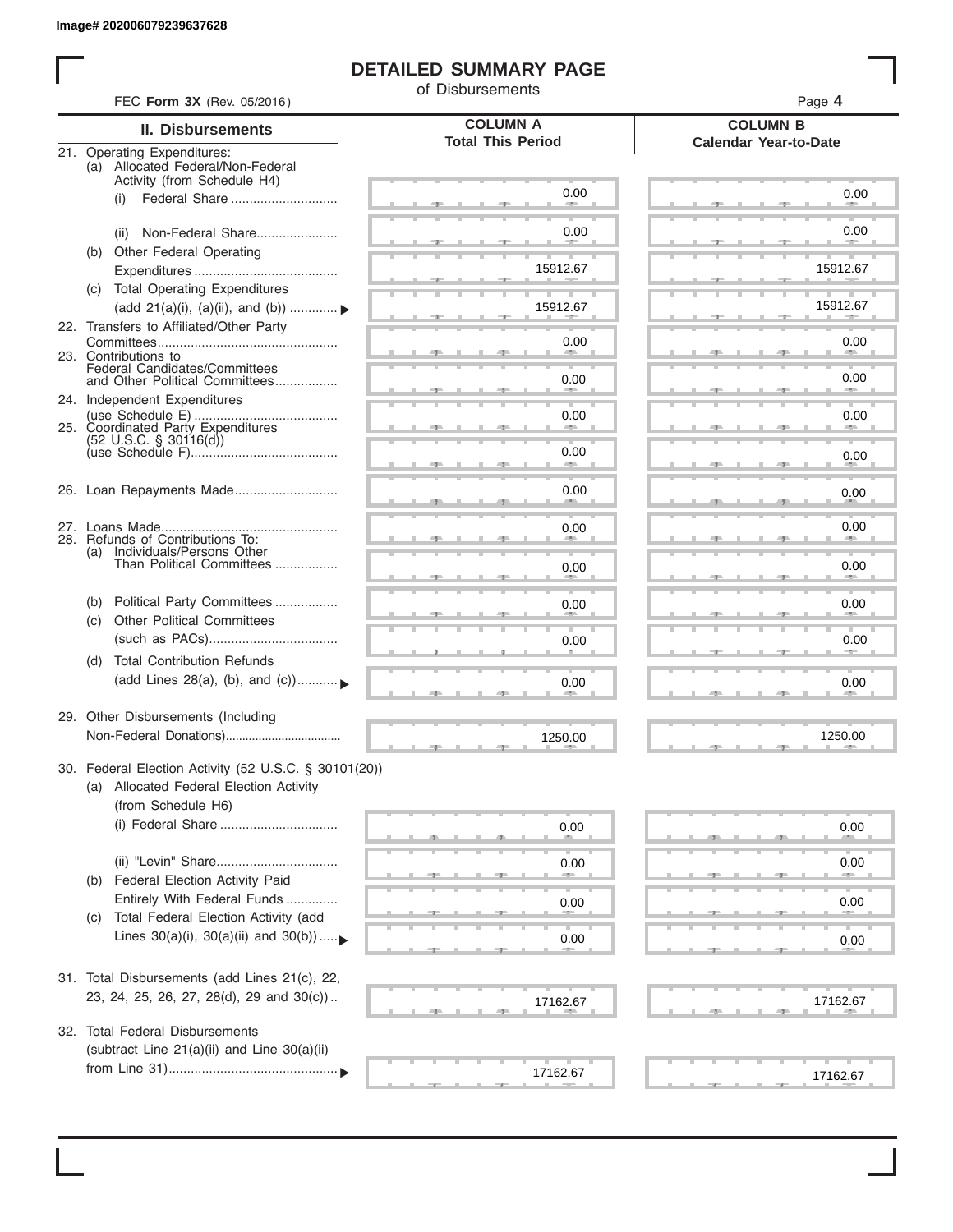ı

### **DETAILED SUMMARY PAGE**

of Disbursements

| FEC Form 3X (Rev. 05/2016)                                                     | u Disputschens                              | Page 5                                          |
|--------------------------------------------------------------------------------|---------------------------------------------|-------------------------------------------------|
| III. Net Contributions/<br><b>Operating Expenditures</b>                       | <b>COLUMN A</b><br><b>Total This Period</b> | <b>COLUMN B</b><br><b>Calendar Year-to-Date</b> |
| 33. Total Contributions (other than loans)<br>(from Line 11(d), page 3)        | 17790.71                                    | 17790.71                                        |
| 34. Total Contribution Refunds                                                 | 0.00                                        | 0.00                                            |
| 35. Net Contributions (other than loans)<br>(subtract Line 34 from Line 33)    | 17790.71                                    | 17790.71                                        |
| 36. Total Federal Operating Expenditures<br>(add Line 21(a)(i) and Line 21(b)) | 15912.67                                    | 15912.67                                        |
| 37. Offsets to Operating Expenditures                                          | 0.00                                        | 0.00                                            |
| 38. Net Operating Expenditures                                                 | 15912.67                                    | 15912.67                                        |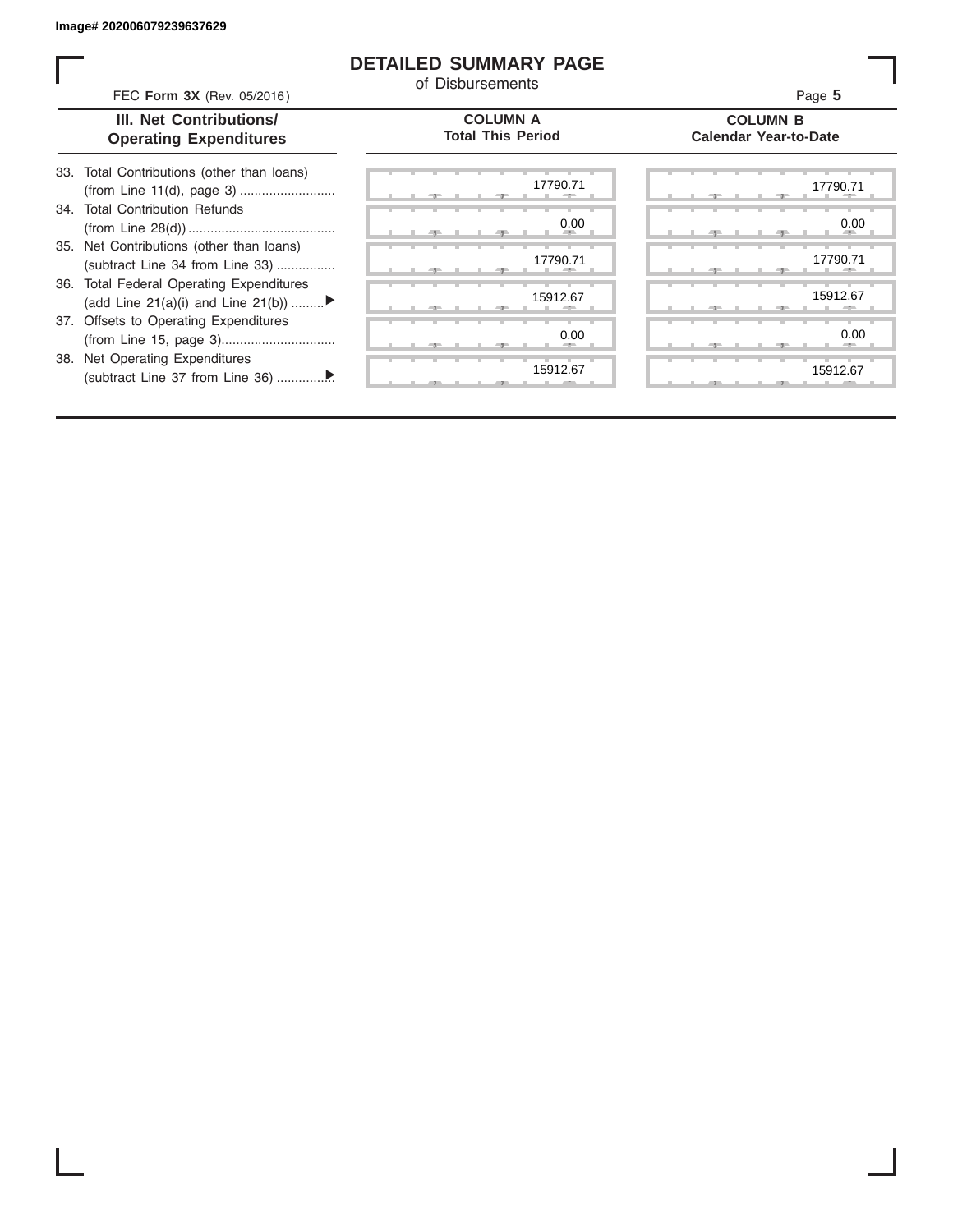# **SCHEDULE A (FEC Form 3X)**

| <b>SCHEDULE A (FEC Form 3X)</b><br><b>ITEMIZED RECEIPTS</b>                                                                                                                                                                                                                                                                                                                         | Use separate schedule(s)<br>for each category of the                                                                                      | 13<br>PAGE<br>OF<br>FOR LINE NUMBER:<br>6<br>(check only one)<br>$x _{11a}$<br>11 <sub>b</sub><br>11c<br>12                                                                       |
|-------------------------------------------------------------------------------------------------------------------------------------------------------------------------------------------------------------------------------------------------------------------------------------------------------------------------------------------------------------------------------------|-------------------------------------------------------------------------------------------------------------------------------------------|-----------------------------------------------------------------------------------------------------------------------------------------------------------------------------------|
|                                                                                                                                                                                                                                                                                                                                                                                     | Detailed Summary Page                                                                                                                     | 13<br>14<br>16<br>15<br>17                                                                                                                                                        |
| Any information copied from such Reports and Statements may not be sold or used by any person for the purpose of soliciting contributions<br>or for commercial purposes, other than using the name and address of any political committee to solicit contributions from such committee.<br>NAME OF COMMITTEE (In Full)                                                              |                                                                                                                                           |                                                                                                                                                                                   |
| <b>MISES PAC</b>                                                                                                                                                                                                                                                                                                                                                                    |                                                                                                                                           |                                                                                                                                                                                   |
| Full Name of Individual (Last, First, Middle Initial) or Full Organization Name<br>Allison, Harvey, , ,<br>А.<br>Mailing Address 1521 2nd Avenue, Unit 3100<br>City<br>Seattle<br>FEC ID number of contributing<br>federal political committee.<br>Name of Employer (for Individual)                                                                                                | Zip Code<br><b>State</b><br>WA<br>98101<br>С<br>Occupation (for Individual)                                                               | Date of Receipt<br>$M - M$<br>$Y = Y = Y$<br>$D$ $D$<br>03<br>01<br>2020<br>Transaction ID: SA11AI.4106<br>Amount of Each Receipt this Period<br>1164.30<br>Memo Item             |
| <b>VUMC</b><br>Receipt For:<br>Primary<br>General<br>Other (specify) $\blacktriangledown$                                                                                                                                                                                                                                                                                           | Oncology Research Coordinator<br>Aggregate Year-to-Date ▼<br>1164.30                                                                      |                                                                                                                                                                                   |
| Full Name of Individual (Last, First, Middle Initial) or Full Organization Name<br><b>B.</b> Beeman, Michael,,,<br>Mailing Address 3774 E 600 Road<br>City<br>Casey<br>FEC ID number of contributing<br>federal political committee.<br>Name of Employer (for Individual)<br>Prairie Grass Properties<br>Receipt For:<br>Primary<br>General<br>Other (specify) $\blacktriangledown$ | Zip Code<br>State<br>IL<br>62420<br>С<br>Occupation (for Individual)<br><b>Real Estate Investor</b><br>Aggregate Year-to-Date ▼<br>262.20 | Date of Receipt<br>$M - M$<br>$D$ $\Box$ $D$<br><b>TELEVISION</b><br>02<br>29<br>2020<br>Transaction ID: SA11AI.4117<br>Amount of Each Receipt this Period<br>262.20<br>Memo Item |
| Full Name of Individual (Last, First, Middle Initial) or Full Organization Name<br><b>C.</b> Gruber, Christian, , ,<br>Mailing Address 331 Forest Park Court<br>City<br>Pacifica<br>FEC ID number of contributing<br>federal political committee.<br>Name of Employer (for Individual)<br>Square Inc<br>Receipt For:<br>Primary<br>General<br>Other (specify)                       | Zip Code<br><b>State</b><br>СA<br>94044<br>С<br>Occupation (for Individual)<br>Software Engineer<br>Aggregate Year-to-Date ▼<br>300.00    | Date of Receipt<br>$M - M$<br>$D$ $D$<br>$T - Y = Y - T Y$<br>03<br>17<br>2020<br>Transaction ID: SA11AI.4102<br>Amount of Each Receipt this Period<br>300.00<br>Memo Item        |
|                                                                                                                                                                                                                                                                                                                                                                                     |                                                                                                                                           | 1726.50                                                                                                                                                                           |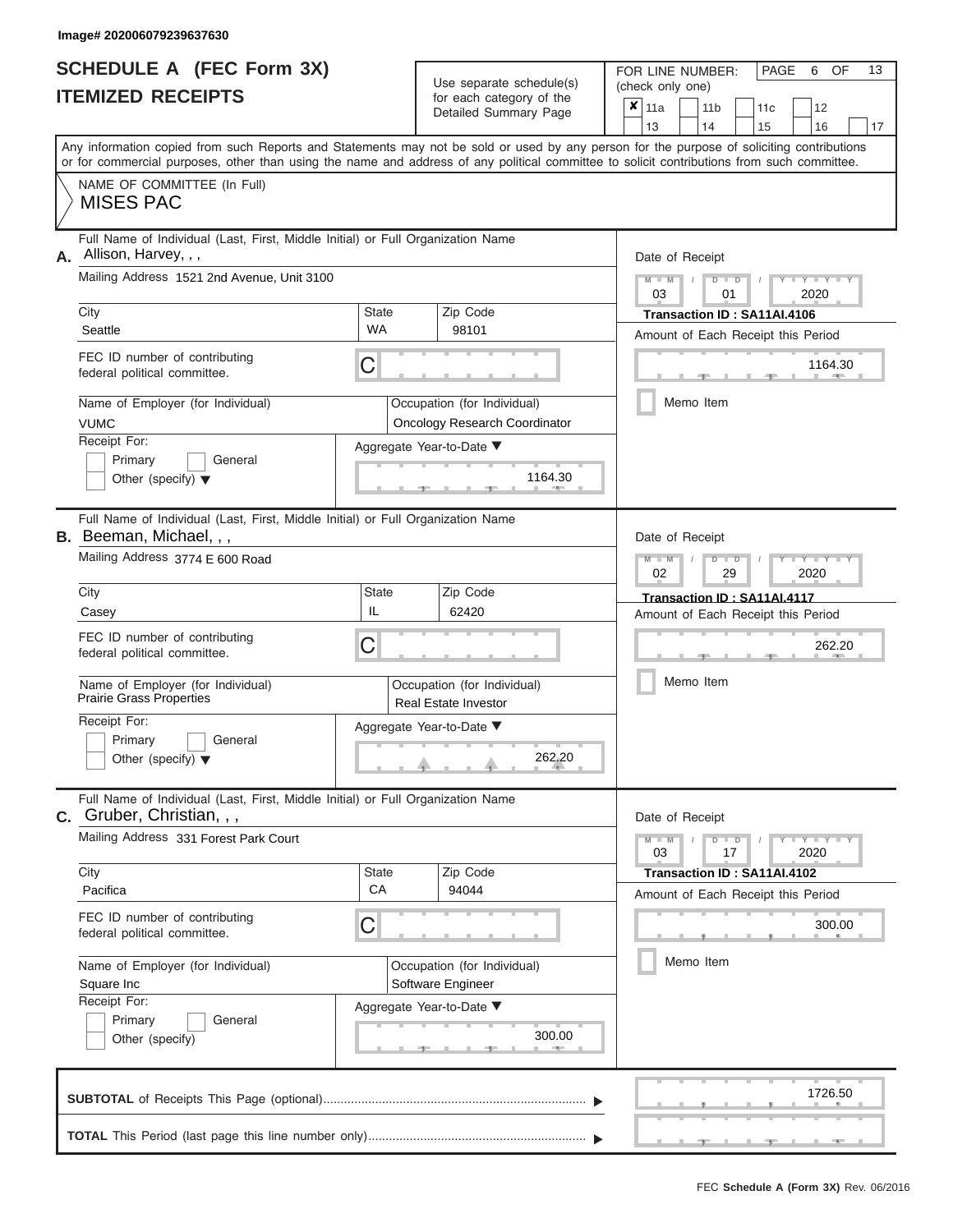| <b>SCHEDULE A (FEC Form 3X)</b> |  |  |
|---------------------------------|--|--|
| <b>ITEMIZED RECEIPTS</b>        |  |  |

| SCHEDULE A (FEC Form 3X)<br><b>ITEMIZED RECEIPTS</b>                                                                                                                                                                                                                                                                                                                            |                                | Use separate schedule(s)<br>for each category of the<br>Detailed Summary Page                                          | 13<br>FOR LINE NUMBER:<br>PAGE<br>OF<br>7<br>(check only one)<br>$\overline{\mathbf{x}}$   11a<br>11 <sub>b</sub><br>12<br>11c<br>13<br>14<br>15<br>16<br>17                                                   |
|---------------------------------------------------------------------------------------------------------------------------------------------------------------------------------------------------------------------------------------------------------------------------------------------------------------------------------------------------------------------------------|--------------------------------|------------------------------------------------------------------------------------------------------------------------|----------------------------------------------------------------------------------------------------------------------------------------------------------------------------------------------------------------|
| Any information copied from such Reports and Statements may not be sold or used by any person for the purpose of soliciting contributions<br>or for commercial purposes, other than using the name and address of any political committee to solicit contributions from such committee.<br>NAME OF COMMITTEE (In Full)<br><b>MISES PAC</b>                                      |                                |                                                                                                                        |                                                                                                                                                                                                                |
| Full Name of Individual (Last, First, Middle Initial) or Full Organization Name<br>Haseloff, Robert, , ,<br>А.<br>Mailing Address 3067 View Ridge Drive<br>City<br>Spring Branch<br>FEC ID number of contributing<br>federal political committee.<br>Name of Employer (for Individual)<br>US Navy<br>Receipt For:<br>Primary<br>General<br>Other (specify) $\blacktriangledown$ | <b>State</b><br><b>TX</b><br>C | Zip Code<br>78070<br>Occupation (for Individual)<br><b>USAA Agent</b><br>Aggregate Year-to-Date ▼<br>339.30            | Date of Receipt<br>$M - M$<br>$D$ $D$<br>$Y - Y - I$<br>$\sqrt{2}$<br>02<br>20<br>2020<br>Transaction ID: SA11AI.4121<br>Amount of Each Receipt this Period<br>339.30<br><b>Contract Contract</b><br>Memo Item |
| Full Name of Individual (Last, First, Middle Initial) or Full Organization Name<br>B. Hautsch, Don, , ,<br>Mailing Address 20904 Shakespeare Drive<br>City<br>Germantown<br>FEC ID number of contributing<br>federal political committee.<br>Name of Employer (for Individual)<br>Self Employed<br>Receipt For:<br>Primary<br>General<br>Other (specify) $\blacktriangledown$   | State<br><b>MD</b><br>С        | Zip Code<br>20876<br>Occupation (for Individual)<br><b>Financial Consulting</b><br>Aggregate Year-to-Date ▼<br>1200.00 | Date of Receipt<br>$M - M$<br>$D$ $\Box$ $D$<br>$Y - Y$<br>01<br>2020<br>15<br>Transaction ID: SA11AI.4104<br>Amount of Each Receipt this Period<br>1200.00<br>Memo Item                                       |
| Full Name of Individual (Last, First, Middle Initial) or Full Organization Name<br>Ingalls, Benjamin, , ,<br>С.<br>Mailing Address 132 Ingalls Pond road<br>City<br>Milford<br>FEC ID number of contributing<br>federal political committee.<br>Name of Employer (for Individual)<br>Self Employed<br>Receipt For:<br>Primary<br>General<br>Other (specify)                     | <b>State</b><br><b>NY</b><br>С | Zip Code<br>13807<br>Occupation (for Individual)<br><b>Building Contractor</b><br>Aggregate Year-to-Date ▼<br>314.36   | Date of Receipt<br>$M - M$<br>$D$ $D$<br>$T - Y = Y - T Y$<br>12<br>2020<br>03<br>Transaction ID: SA11AI.4100<br>Amount of Each Receipt this Period<br>314.36<br>Memo Item                                     |
|                                                                                                                                                                                                                                                                                                                                                                                 |                                |                                                                                                                        | 1853.66                                                                                                                                                                                                        |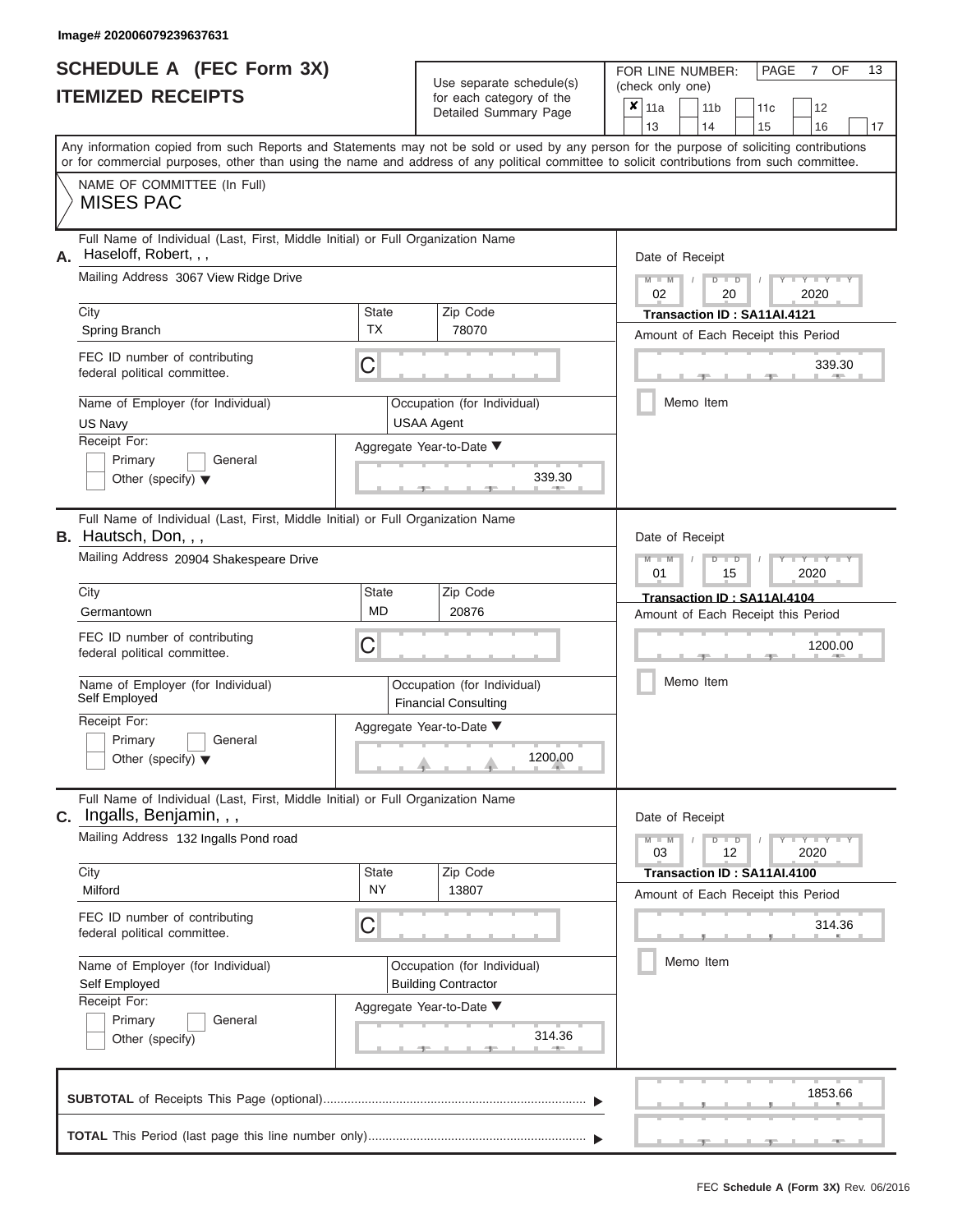|                          | <b>SCHEDULE A (FEC Form 3X)</b> |
|--------------------------|---------------------------------|
| <b>ITEMIZED RECEIPTS</b> |                                 |

| SCHEDULE A (FEC Form 3X)<br><b>ITEMIZED RECEIPTS</b>                                                                                                 | Use separate schedule(s)<br>for each category of the<br>Detailed Summary Page      | 13<br>FOR LINE NUMBER:<br>PAGE<br>8<br>OF<br>(check only one)<br>$\boldsymbol{x}$<br>11a<br>11 <sub>b</sub><br>12<br>11c                                                                                                                                                                                              |
|------------------------------------------------------------------------------------------------------------------------------------------------------|------------------------------------------------------------------------------------|-----------------------------------------------------------------------------------------------------------------------------------------------------------------------------------------------------------------------------------------------------------------------------------------------------------------------|
| NAME OF COMMITTEE (In Full)<br><b>MISES PAC</b>                                                                                                      |                                                                                    | 13<br>14<br>15<br>16<br>17<br>Any information copied from such Reports and Statements may not be sold or used by any person for the purpose of soliciting contributions<br>or for commercial purposes, other than using the name and address of any political committee to solicit contributions from such committee. |
| Full Name of Individual (Last, First, Middle Initial) or Full Organization Name<br>O'se, Kieran, , ,<br>Α.                                           |                                                                                    | Date of Receipt                                                                                                                                                                                                                                                                                                       |
| Mailing Address 1100 SE 4th Avenue<br>City                                                                                                           | <b>State</b><br>Zip Code                                                           | $M - M$ /<br>$D$ $D$<br>$-1 - Y - 1 - Y - 1$<br>01<br>09<br>2020<br>Transaction ID: SA11AI.4108                                                                                                                                                                                                                       |
| Deerfield Beach<br>FEC ID number of contributing<br>federal political committee.                                                                     | <b>FL</b><br>33441<br>C                                                            | Amount of Each Receipt this Period<br>204.00                                                                                                                                                                                                                                                                          |
| Name of Employer (for Individual)<br>The Mad Statist                                                                                                 | Occupation (for Individual)<br><b>Graphic Designer</b>                             | <b>Contract Contract</b><br>Memo Item                                                                                                                                                                                                                                                                                 |
| Receipt For:<br>Primary<br>General<br>Other (specify) $\blacktriangledown$                                                                           | Aggregate Year-to-Date ▼<br>204.00<br><b>Contract Contract</b>                     |                                                                                                                                                                                                                                                                                                                       |
| Full Name of Individual (Last, First, Middle Initial) or Full Organization Name<br>B. O'se, Kieran, , ,<br>Mailing Address 1100 SE 4th Avenue        |                                                                                    | Date of Receipt<br>$M - M$<br>$D$ $\Box$ $D$<br>Y I Y I                                                                                                                                                                                                                                                               |
| City<br>Deerfield Beach                                                                                                                              | <b>State</b><br>Zip Code<br><b>FL</b><br>33441                                     | 03<br>2020<br>11<br>Transaction ID: SA11AI.4112<br>Amount of Each Receipt this Period                                                                                                                                                                                                                                 |
| FEC ID number of contributing<br>federal political committee.                                                                                        | C                                                                                  | 0.00                                                                                                                                                                                                                                                                                                                  |
| Name of Employer (for Individual)<br>The Mad Statist<br>Receipt For:                                                                                 | Occupation (for Individual)<br><b>Graphic Designer</b><br>Aggregate Year-to-Date ▼ | Memo Item                                                                                                                                                                                                                                                                                                             |
| Primary<br>General<br>Other (specify) $\blacktriangledown$                                                                                           | 204.00                                                                             |                                                                                                                                                                                                                                                                                                                       |
| Full Name of Individual (Last, First, Middle Initial) or Full Organization Name<br>C. Scott, Thomas, , ,<br>Mailing Address 1418 Vine Street, Apt 12 |                                                                                    | Date of Receipt                                                                                                                                                                                                                                                                                                       |
| City<br>Lansing                                                                                                                                      | Zip Code<br><b>State</b><br>MI<br>48912                                            | $M - M$<br>$D$ $D$<br>02<br>20<br>2020<br>Transaction ID: SA11AI.4123<br>Amount of Each Receipt this Period                                                                                                                                                                                                           |
| FEC ID number of contributing<br>federal political committee.                                                                                        | C                                                                                  | 800.00                                                                                                                                                                                                                                                                                                                |
| Name of Employer (for Individual)<br>AF Group<br>Receipt For:                                                                                        | Occupation (for Individual)<br>Actuary                                             | Memo Item                                                                                                                                                                                                                                                                                                             |
| Primary<br>General<br>Other (specify)                                                                                                                | Aggregate Year-to-Date ▼<br>800.00                                                 |                                                                                                                                                                                                                                                                                                                       |
|                                                                                                                                                      |                                                                                    | 1004.00                                                                                                                                                                                                                                                                                                               |
|                                                                                                                                                      |                                                                                    |                                                                                                                                                                                                                                                                                                                       |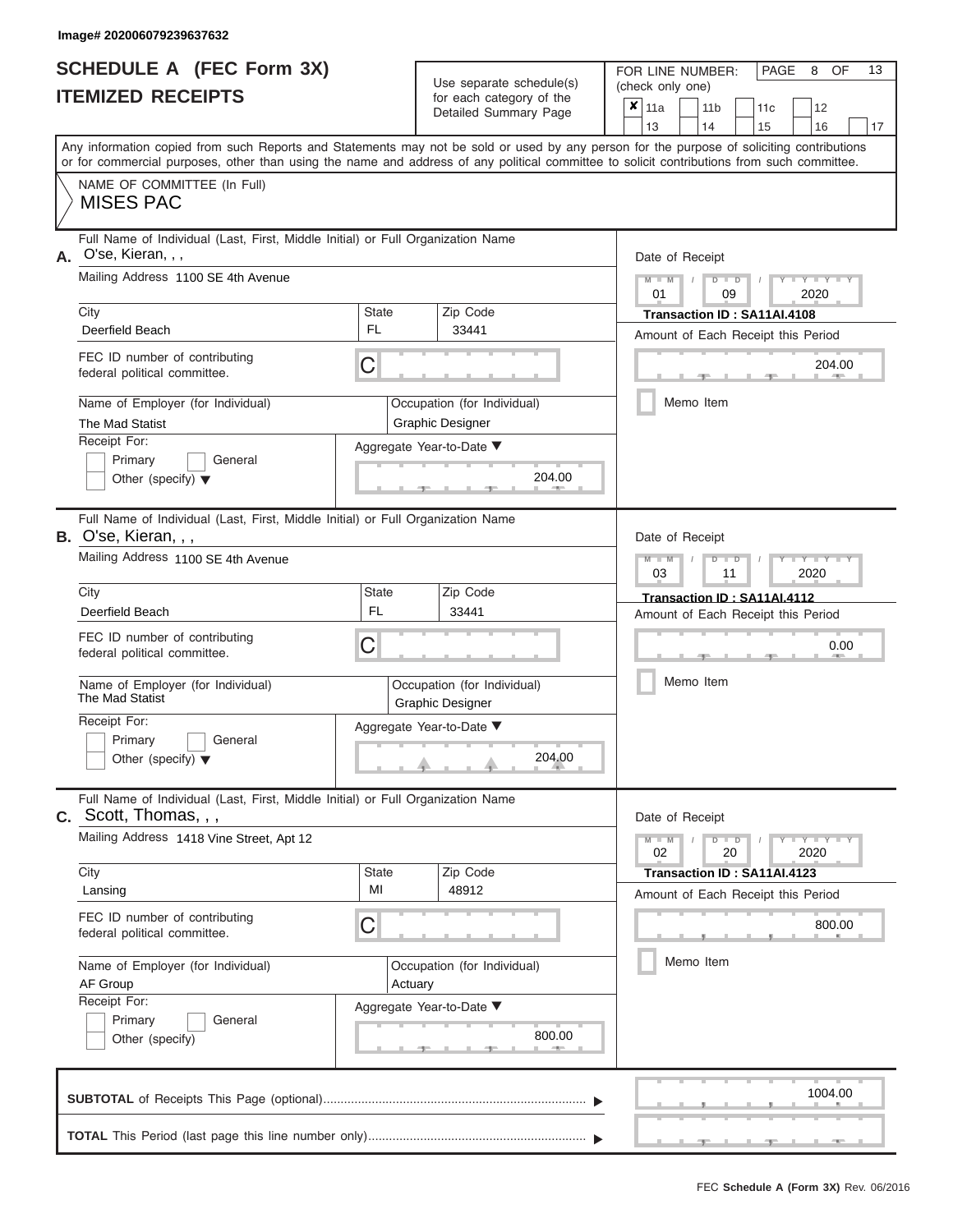#### **Image# 202006079239637633**

ı

|                          | SCHEDULE A (FEC Form 3X) |
|--------------------------|--------------------------|
| <b>ITEMIZED RECEIPTS</b> |                          |

Use separate schedule(s) (check only one) (one)

FOR LINE NUMBER:

PAGE 9 OF 13

|                                                                                                                                            |                                                                                 | babii batogory<br>Detailed Summary Page               | x                           | 11a       |  | 11 <sub>b</sub> |                                                                                   | 11c                                | 12                                              |    |  |
|--------------------------------------------------------------------------------------------------------------------------------------------|---------------------------------------------------------------------------------|-------------------------------------------------------|-----------------------------|-----------|--|-----------------|-----------------------------------------------------------------------------------|------------------------------------|-------------------------------------------------|----|--|
| Any information copied from such Reports and Statements may not be sold or used by any person for the purpose of soliciting contributions  |                                                                                 |                                                       |                             | 13        |  | 14              |                                                                                   | 15                                 | 16                                              | 17 |  |
| or for commercial purposes, other than using the name and address of any political committee to solicit contributions from such committee. |                                                                                 |                                                       |                             |           |  |                 |                                                                                   |                                    |                                                 |    |  |
| NAME OF COMMITTEE (In Full)<br><b>MISES PAC</b>                                                                                            |                                                                                 |                                                       |                             |           |  |                 |                                                                                   |                                    |                                                 |    |  |
| Full Name of Individual (Last, First, Middle Initial) or Full Organization Name<br><b>Unitemized Contributions</b><br>А.                   |                                                                                 |                                                       |                             |           |  |                 | Date of Receipt                                                                   |                                    |                                                 |    |  |
| Mailing Address P.O. Box 2183                                                                                                              |                                                                                 | $M - M$<br>$D$ $D$<br>$Y - Y - I$<br>31<br>2020<br>03 |                             |           |  |                 |                                                                                   |                                    |                                                 |    |  |
| City                                                                                                                                       | <b>State</b>                                                                    |                                                       | Transaction ID: SA11AI.4128 |           |  |                 |                                                                                   |                                    |                                                 |    |  |
| Norristown                                                                                                                                 |                                                                                 | <b>PA</b><br>19401                                    |                             |           |  |                 |                                                                                   |                                    | Amount of Each Receipt this Period              |    |  |
| FEC ID number of contributing<br>federal political committee.                                                                              | С                                                                               |                                                       |                             |           |  |                 |                                                                                   | 12669.10                           |                                                 |    |  |
| Name of Employer (for Individual)                                                                                                          | Occupation (for Individual)                                                     |                                                       |                             |           |  |                 | Memo Item                                                                         |                                    | Aggregate of receipts under \$200 each instance |    |  |
| Receipt For:                                                                                                                               | Aggregate Year-to-Date ▼                                                        |                                                       |                             |           |  |                 |                                                                                   |                                    |                                                 |    |  |
| Primary<br>General<br>Other (specify) $\blacktriangledown$                                                                                 |                                                                                 | 12669.10                                              |                             |           |  |                 |                                                                                   |                                    |                                                 |    |  |
| Full Name of Individual (Last, First, Middle Initial) or Full Organization Name<br>B. Walker, Mark, , ,                                    |                                                                                 | Date of Receipt                                       |                             |           |  |                 |                                                                                   |                                    |                                                 |    |  |
| Mailing Address 4048 Eagle Ridge Court                                                                                                     |                                                                                 |                                                       |                             |           |  |                 | $M - M$<br>Y TYT<br>$\overline{\mathsf{D}}$<br>$\blacksquare$<br>02<br>2020<br>14 |                                    |                                                 |    |  |
| City                                                                                                                                       | State                                                                           |                                                       | Transaction ID: SA11AI.4115 |           |  |                 |                                                                                   |                                    |                                                 |    |  |
| Birmingham                                                                                                                                 | <b>AL</b>                                                                       |                                                       |                             |           |  |                 |                                                                                   | Amount of Each Receipt this Period |                                                 |    |  |
| FEC ID number of contributing<br>federal political committee.                                                                              | С                                                                               |                                                       |                             |           |  |                 |                                                                                   | 237.45                             |                                                 |    |  |
| Name of Employer (for Individual)<br><b>McLane Food Services</b>                                                                           | Occupation (for Individual)<br><b>Truck Driver</b>                              |                                                       |                             | Memo Item |  |                 |                                                                                   |                                    |                                                 |    |  |
| Receipt For:                                                                                                                               | Aggregate Year-to-Date ▼                                                        |                                                       |                             |           |  |                 |                                                                                   |                                    |                                                 |    |  |
| Primary<br>General<br>Other (specify) $\blacktriangledown$                                                                                 |                                                                                 | 237.45                                                |                             |           |  |                 |                                                                                   |                                    |                                                 |    |  |
| C. Woods, Thomas, , ,                                                                                                                      | Full Name of Individual (Last, First, Middle Initial) or Full Organization Name |                                                       |                             |           |  |                 | Date of Receipt                                                                   |                                    |                                                 |    |  |
| Mailing Address 7125 Indian Grass Road                                                                                                     |                                                                                 |                                                       |                             |           |  |                 | $D$ $D$<br>29                                                                     |                                    | $Y - Y - Y - Y$<br>2020                         |    |  |
| City<br>Saint Cloud                                                                                                                        | <b>State</b><br>FL.                                                             | Zip Code<br>34773                                     |                             |           |  |                 |                                                                                   | Transaction ID: SA11AI.4126        |                                                 |    |  |
|                                                                                                                                            |                                                                                 |                                                       |                             |           |  |                 |                                                                                   |                                    | Amount of Each Receipt this Period              |    |  |
| FEC ID number of contributing<br>federal political committee.                                                                              | С                                                                               |                                                       |                             |           |  |                 |                                                                                   | 300.00                             |                                                 |    |  |
| Name of Employer (for Individual)<br>Self Employed                                                                                         | Occupation (for Individual)<br>Historian                                        |                                                       | Memo Item                   |           |  |                 |                                                                                   |                                    |                                                 |    |  |
| Receipt For:                                                                                                                               | Aggregate Year-to-Date ▼                                                        |                                                       |                             |           |  |                 |                                                                                   |                                    |                                                 |    |  |
| Primary<br>General<br>Other (specify)                                                                                                      |                                                                                 | 300.00                                                |                             |           |  |                 |                                                                                   |                                    |                                                 |    |  |
|                                                                                                                                            |                                                                                 |                                                       |                             |           |  |                 |                                                                                   |                                    | 13206.55                                        |    |  |
|                                                                                                                                            |                                                                                 |                                                       |                             |           |  |                 |                                                                                   |                                    | 17790.71                                        |    |  |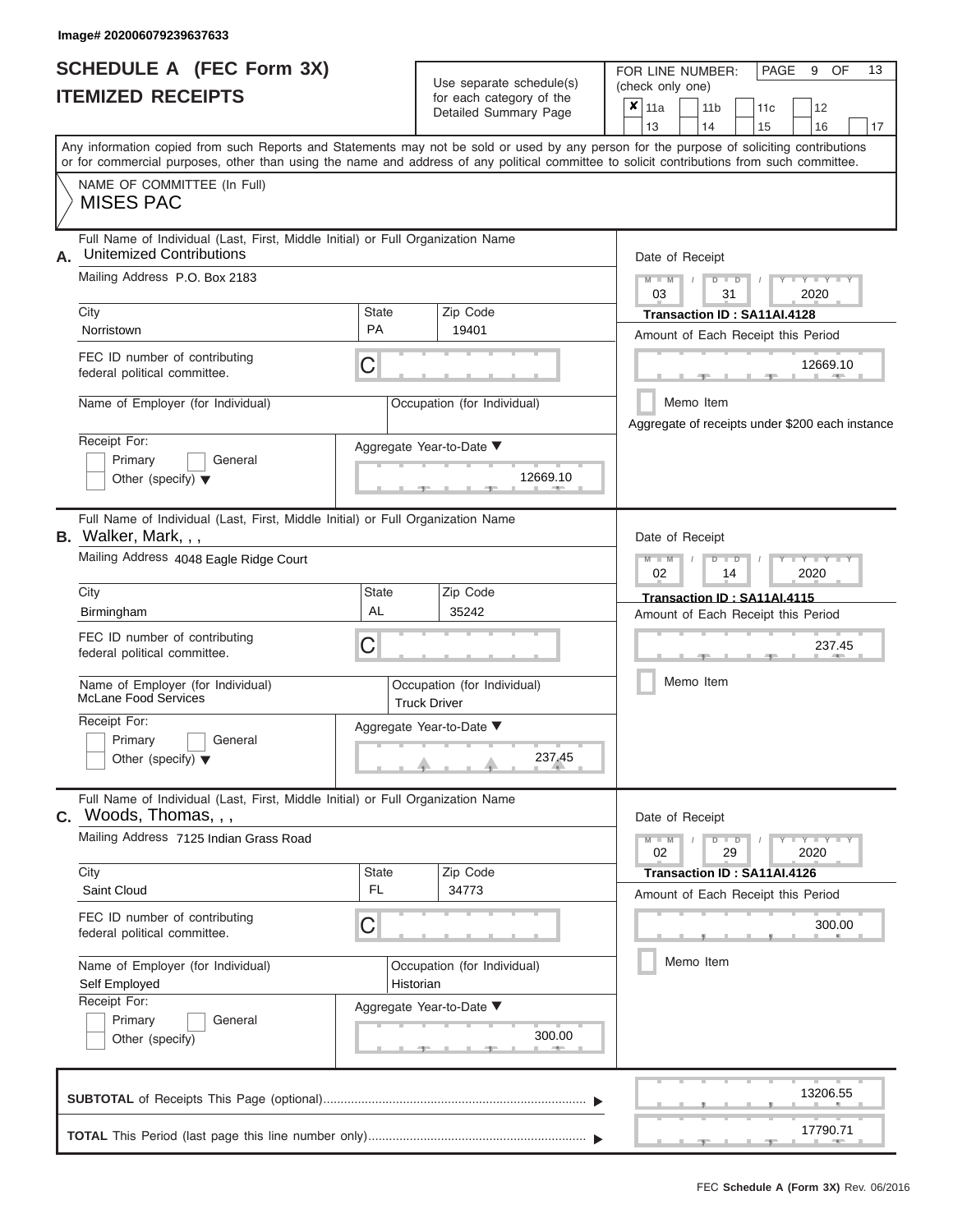|                               | <b>SCHEDULE B</b> (FEC Form 3X)                                                                                                                                                                                                                                                         |                                                                                                     |                                                      |                   |         |          | PAGE 10 OF<br>13<br>FOR LINE NUMBER:                                  |  |  |  |  |  |  |
|-------------------------------|-----------------------------------------------------------------------------------------------------------------------------------------------------------------------------------------------------------------------------------------------------------------------------------------|-----------------------------------------------------------------------------------------------------|------------------------------------------------------|-------------------|---------|----------|-----------------------------------------------------------------------|--|--|--|--|--|--|
| <b>ITEMIZED DISBURSEMENTS</b> |                                                                                                                                                                                                                                                                                         |                                                                                                     | Use separate schedule(s)<br>for each category of the |                   | $x$ 21b |          | (check only one)<br>22<br>27<br>23<br>26                              |  |  |  |  |  |  |
|                               |                                                                                                                                                                                                                                                                                         |                                                                                                     | Detailed Summary Page                                |                   |         | 28a      | 28b<br>28c<br>29<br>30 <sub>b</sub>                                   |  |  |  |  |  |  |
|                               | Any information copied from such Reports and Statements may not be sold or used by any person for the purpose of soliciting contributions<br>or for commercial purposes, other than using the name and address of any political committee to solicit contributions from such committee. |                                                                                                     |                                                      |                   |         |          |                                                                       |  |  |  |  |  |  |
|                               | NAME OF COMMITTEE (In Full)                                                                                                                                                                                                                                                             |                                                                                                     |                                                      |                   |         |          |                                                                       |  |  |  |  |  |  |
|                               | <b>MISES PAC</b>                                                                                                                                                                                                                                                                        |                                                                                                     |                                                      |                   |         |          |                                                                       |  |  |  |  |  |  |
|                               | Full Name (Last, First, Middle Initial)                                                                                                                                                                                                                                                 |                                                                                                     |                                                      |                   |         |          |                                                                       |  |  |  |  |  |  |
|                               | A. Airbnb Payments Inc.                                                                                                                                                                                                                                                                 | Date of Disbursement<br>Y LY LY LY<br>$M - M$<br>$D$ $D$                                            |                                                      |                   |         |          |                                                                       |  |  |  |  |  |  |
|                               | Mailing Address 888 Brannan Street                                                                                                                                                                                                                                                      |                                                                                                     | 2020<br>02<br>06                                     |                   |         |          |                                                                       |  |  |  |  |  |  |
| City                          |                                                                                                                                                                                                                                                                                         | State<br>CA                                                                                         | Zip Code                                             |                   |         |          | <b>FEC Identification Number</b>                                      |  |  |  |  |  |  |
|                               | San Francisco<br>Purpose of Disbursement                                                                                                                                                                                                                                                |                                                                                                     | 94103                                                |                   |         |          |                                                                       |  |  |  |  |  |  |
|                               | <b>Convention Lodging</b>                                                                                                                                                                                                                                                               |                                                                                                     |                                                      |                   | 002     |          | C                                                                     |  |  |  |  |  |  |
|                               | Candidate Name                                                                                                                                                                                                                                                                          |                                                                                                     |                                                      | Category/<br>Type |         |          | Transaction ID: SB21B.4137<br>Amount of Each Disbursement this Period |  |  |  |  |  |  |
|                               | Office Sought:<br>House                                                                                                                                                                                                                                                                 | Disbursement For:                                                                                   |                                                      |                   |         |          | 6195.73                                                               |  |  |  |  |  |  |
|                               | Senate<br>President                                                                                                                                                                                                                                                                     | Primary<br>Other (specify) $\blacktriangledown$                                                     | General                                              |                   |         |          |                                                                       |  |  |  |  |  |  |
|                               | State:<br>District:                                                                                                                                                                                                                                                                     |                                                                                                     |                                                      |                   |         |          | Memo Item                                                             |  |  |  |  |  |  |
|                               | Full Name (Last, First, Middle Initial)                                                                                                                                                                                                                                                 |                                                                                                     |                                                      |                   |         |          |                                                                       |  |  |  |  |  |  |
|                               | <b>B.</b> American Airlines                                                                                                                                                                                                                                                             |                                                                                                     |                                                      |                   |         |          | Date of Disbursement                                                  |  |  |  |  |  |  |
|                               | Mailing Address P.O. Box 619616                                                                                                                                                                                                                                                         |                                                                                                     |                                                      |                   |         |          | $T = Y - T - Y - T - Y$<br>$M - M$<br>$D$ $D$<br>05<br>2020<br>03     |  |  |  |  |  |  |
| City                          |                                                                                                                                                                                                                                                                                         | State                                                                                               | Zip Code                                             |                   |         |          |                                                                       |  |  |  |  |  |  |
|                               | <b>DFW Airport</b>                                                                                                                                                                                                                                                                      | <b>TX</b>                                                                                           | 75261                                                |                   |         |          | <b>FEC Identification Number</b>                                      |  |  |  |  |  |  |
|                               | Purpose of Disbursement<br><b>Convention Travel</b>                                                                                                                                                                                                                                     |                                                                                                     |                                                      |                   | 002     |          | C                                                                     |  |  |  |  |  |  |
|                               | Candidate Name<br>Category/<br><b>Type</b>                                                                                                                                                                                                                                              |                                                                                                     |                                                      |                   |         |          | Transaction ID: SB21B.4139<br>Amount of Each Disbursement this Period |  |  |  |  |  |  |
|                               |                                                                                                                                                                                                                                                                                         |                                                                                                     |                                                      |                   |         |          |                                                                       |  |  |  |  |  |  |
|                               | Office Sought:<br>Disbursement For:<br>House                                                                                                                                                                                                                                            |                                                                                                     |                                                      |                   |         |          | 398.79                                                                |  |  |  |  |  |  |
|                               | Senate<br>President                                                                                                                                                                                                                                                                     | Primary<br>Other (specify)                                                                          | General                                              |                   |         |          |                                                                       |  |  |  |  |  |  |
|                               | State:<br>District:                                                                                                                                                                                                                                                                     |                                                                                                     |                                                      |                   |         |          | Memo Item                                                             |  |  |  |  |  |  |
|                               | Full Name (Last, First, Middle Initial)<br>C. Bastion Magazine                                                                                                                                                                                                                          |                                                                                                     |                                                      |                   |         |          | Date of Disbursement                                                  |  |  |  |  |  |  |
|                               |                                                                                                                                                                                                                                                                                         | $\mathbf{I}$ $\mathbf{Y}$ $\mathbf{I}$ $\mathbf{Y}$ $\mathbf{I}$ $\mathbf{Y}$<br>$D$ $D$<br>$M$ $M$ |                                                      |                   |         |          |                                                                       |  |  |  |  |  |  |
|                               | Mailing Address 2784 Prestwick Drive                                                                                                                                                                                                                                                    | 03<br>30<br>2020                                                                                    |                                                      |                   |         |          |                                                                       |  |  |  |  |  |  |
| City                          |                                                                                                                                                                                                                                                                                         | <b>State</b>                                                                                        | Zip Code                                             |                   |         |          | <b>FEC Identification Number</b>                                      |  |  |  |  |  |  |
|                               | CA<br>95661<br>Roseville<br>Purpose of Disbursement<br>Website Development                                                                                                                                                                                                              |                                                                                                     |                                                      |                   |         | C<br>001 |                                                                       |  |  |  |  |  |  |
|                               | Candidate Name                                                                                                                                                                                                                                                                          |                                                                                                     |                                                      |                   |         |          | Transaction ID: SB21B.4143<br>Amount of Each Disbursement this Period |  |  |  |  |  |  |
|                               | Office Sought:<br>Disbursement For:<br>House                                                                                                                                                                                                                                            |                                                                                                     | <b>Type</b>                                          |                   | 675.00  |          |                                                                       |  |  |  |  |  |  |
|                               | Senate                                                                                                                                                                                                                                                                                  | Primary                                                                                             | General                                              |                   |         |          |                                                                       |  |  |  |  |  |  |
|                               | President<br>State:<br>District:                                                                                                                                                                                                                                                        | Other (specify) $\blacktriangledown$                                                                |                                                      |                   |         |          | Memo Item                                                             |  |  |  |  |  |  |
|                               |                                                                                                                                                                                                                                                                                         |                                                                                                     |                                                      |                   |         |          | 7269.52                                                               |  |  |  |  |  |  |
|                               |                                                                                                                                                                                                                                                                                         |                                                                                                     |                                                      |                   |         |          |                                                                       |  |  |  |  |  |  |
|                               |                                                                                                                                                                                                                                                                                         |                                                                                                     |                                                      |                   |         |          |                                                                       |  |  |  |  |  |  |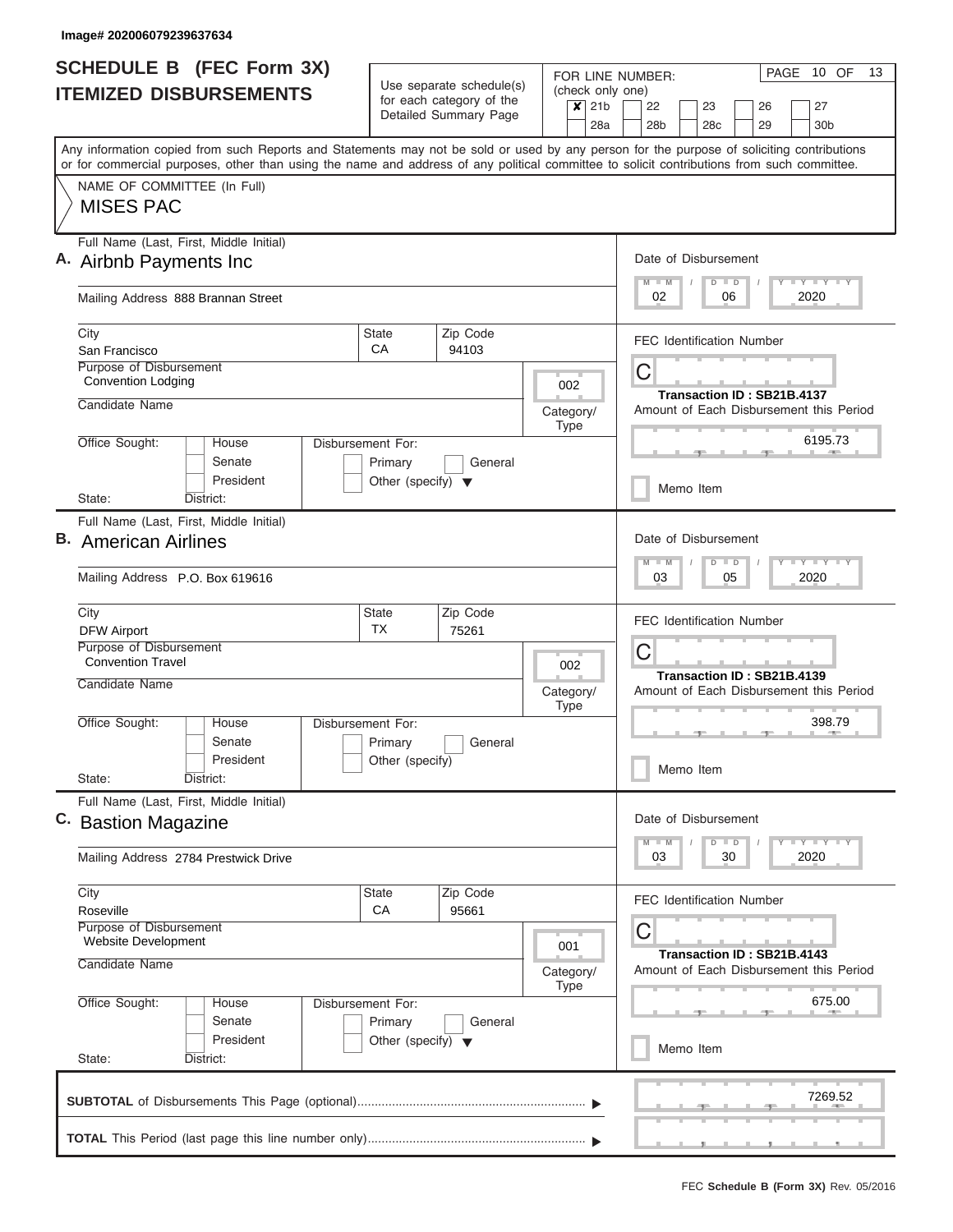| <b>SCHEDULE B (FEC Form 3X)</b><br><b>ITEMIZED DISBURSEMENTS</b> |                                                                                                                                                                                                                                                                                         |                                                                                 | Use separate schedule(s)                                                     |                                                                         | PAGE<br>11 OF<br>13<br>FOR LINE NUMBER:                                             |  |  |  |
|------------------------------------------------------------------|-----------------------------------------------------------------------------------------------------------------------------------------------------------------------------------------------------------------------------------------------------------------------------------------|---------------------------------------------------------------------------------|------------------------------------------------------------------------------|-------------------------------------------------------------------------|-------------------------------------------------------------------------------------|--|--|--|
|                                                                  |                                                                                                                                                                                                                                                                                         |                                                                                 | for each category of the<br>Detailed Summary Page                            | (check only one)<br>21 <sub>b</sub><br>$\boldsymbol{\mathsf{x}}$<br>28a | 22<br>23<br>26<br>27<br>29<br>28 <sub>b</sub><br>28 <sub>c</sub><br>30 <sub>b</sub> |  |  |  |
|                                                                  | Any information copied from such Reports and Statements may not be sold or used by any person for the purpose of soliciting contributions<br>or for commercial purposes, other than using the name and address of any political committee to solicit contributions from such committee. |                                                                                 |                                                                              |                                                                         |                                                                                     |  |  |  |
|                                                                  | NAME OF COMMITTEE (In Full)<br><b>MISES PAC</b>                                                                                                                                                                                                                                         |                                                                                 |                                                                              |                                                                         |                                                                                     |  |  |  |
|                                                                  | Full Name (Last, First, Middle Initial)<br>A. Harris, Aaron, , ,                                                                                                                                                                                                                        | Date of Disbursement<br>Y L Y L Y L Y<br>$M$ $M$<br>$D$ $D$<br>2020<br>03<br>26 |                                                                              |                                                                         |                                                                                     |  |  |  |
|                                                                  | Mailing Address 1100 Gainsborough Road                                                                                                                                                                                                                                                  |                                                                                 |                                                                              |                                                                         |                                                                                     |  |  |  |
|                                                                  | City<br>Dayton                                                                                                                                                                                                                                                                          | <b>State</b><br><b>OH</b>                                                       | Zip Code<br>45419                                                            |                                                                         | <b>FEC Identification Number</b>                                                    |  |  |  |
|                                                                  | Purpose of Disbursement<br><b>Email Management</b><br>Candidate Name                                                                                                                                                                                                                    | 001                                                                             | C<br>Transaction ID: SB21B.4135<br>Amount of Each Disbursement this Period   |                                                                         |                                                                                     |  |  |  |
|                                                                  | Office Sought:<br>House<br>Senate                                                                                                                                                                                                                                                       | Disbursement For:<br>Primary                                                    | General                                                                      | Category/<br><b>Type</b>                                                | 600.00                                                                              |  |  |  |
|                                                                  | President<br>State:<br>District:                                                                                                                                                                                                                                                        | Other (specify) $\blacktriangledown$                                            |                                                                              |                                                                         | Memo Item                                                                           |  |  |  |
|                                                                  | Full Name (Last, First, Middle Initial)<br>B. Heise, Michael, , ,<br>Mailing Address 450 Forrest Avenue, Apt J206                                                                                                                                                                       |                                                                                 | Date of Disbursement<br>Y FY FY FY<br>$M - M$<br>$D$ $D$<br>11<br>2020<br>03 |                                                                         |                                                                                     |  |  |  |
|                                                                  | City<br>Norristown                                                                                                                                                                                                                                                                      | <b>State</b><br><b>PA</b>                                                       | Zip Code<br>19401                                                            |                                                                         | <b>FEC Identification Number</b>                                                    |  |  |  |
|                                                                  | Purpose of Disbursement<br>Fundraising<br>Candidate Name                                                                                                                                                                                                                                |                                                                                 |                                                                              | 001<br>Category/<br><b>Type</b>                                         | C<br>Transaction ID: SB21B.4157<br>Amount of Each Disbursement this Period          |  |  |  |
|                                                                  | Office Sought:<br>House<br>Senate<br>President<br>State:<br>District:                                                                                                                                                                                                                   | Disbursement For:<br>Primary<br>Other (specify)                                 | General                                                                      |                                                                         | 1500.00<br>Memo Item                                                                |  |  |  |
|                                                                  | Full Name (Last, First, Middle Initial)<br>C. Jeffrey Douglas                                                                                                                                                                                                                           |                                                                                 |                                                                              | Date of Disbursement<br>$Y$ $Y$ $Y$ $Y$ $Y$<br>$M$ $M$<br>$D$ $D$       |                                                                                     |  |  |  |
|                                                                  | Mailing Address 109 Hedgerow Lane                                                                                                                                                                                                                                                       |                                                                                 | 2020<br>02<br>10                                                             |                                                                         |                                                                                     |  |  |  |
|                                                                  | City<br>Reading<br>Purpose of Disbursement<br><b>State Organizing Expense</b>                                                                                                                                                                                                           | State<br><b>PA</b>                                                              | Zip Code<br>19606                                                            |                                                                         | <b>FEC Identification Number</b><br>С                                               |  |  |  |
|                                                                  | Candidate Name                                                                                                                                                                                                                                                                          |                                                                                 | 001<br>Category/<br><b>Type</b>                                              | Transaction ID: SB21B.4153<br>Amount of Each Disbursement this Period   |                                                                                     |  |  |  |
|                                                                  | Office Sought:<br>House<br>Senate<br>President                                                                                                                                                                                                                                          | Disbursement For:<br>Primary<br>Other (specify) $\blacktriangledown$            | General                                                                      |                                                                         | 400.00<br>Memo Item                                                                 |  |  |  |
|                                                                  | State:<br>District:                                                                                                                                                                                                                                                                     |                                                                                 |                                                                              |                                                                         | 2500.00                                                                             |  |  |  |
|                                                                  |                                                                                                                                                                                                                                                                                         |                                                                                 |                                                                              |                                                                         |                                                                                     |  |  |  |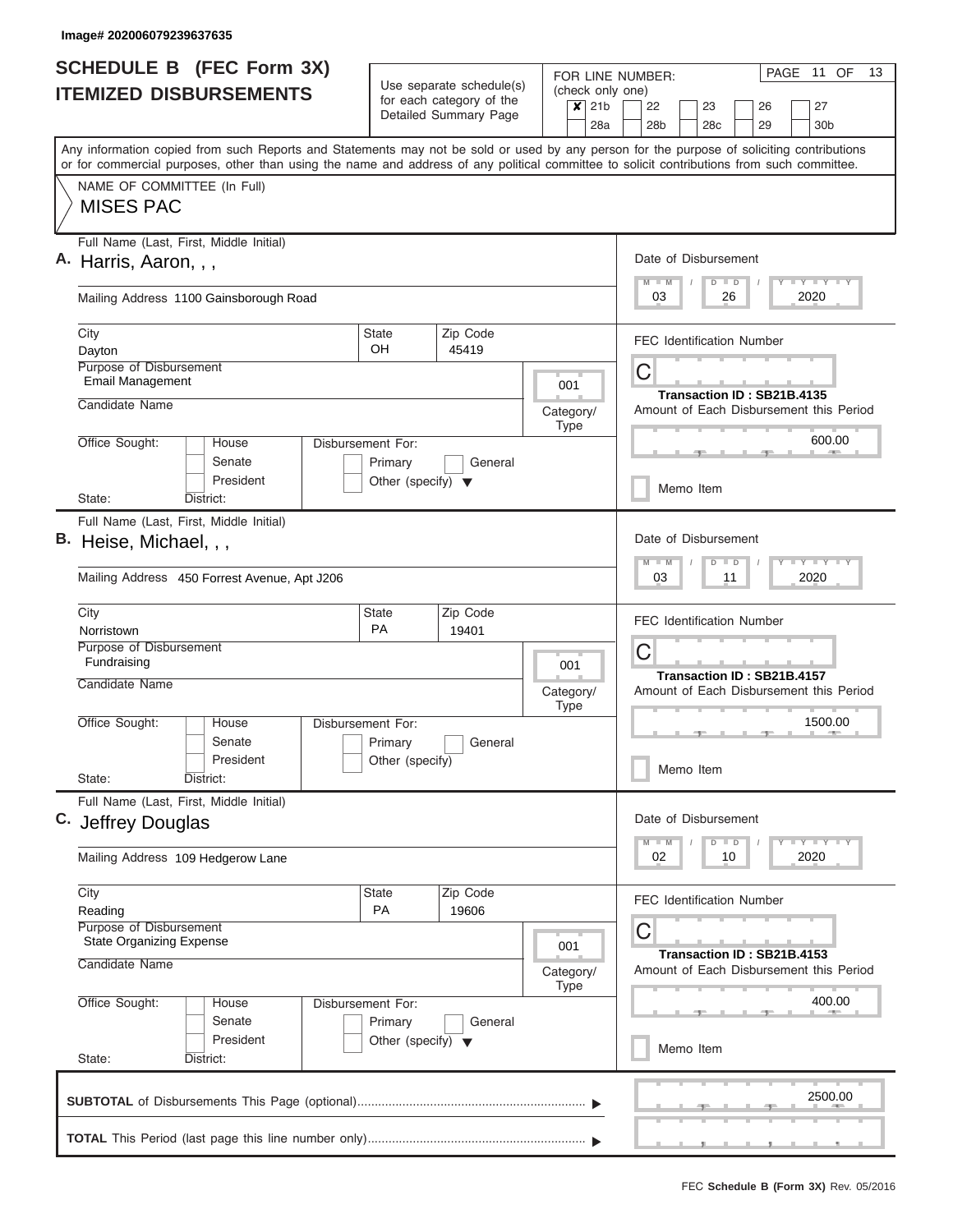| <b>SCHEDULE B (FEC Form 3X)</b><br><b>ITEMIZED DISBURSEMENTS</b> |                                                                                                                                                                                                                                                                                         |                                                                                                                                             | Use separate schedule(s)                             | (check only one)                                  | 12 OF<br>13<br>PAGE<br>FOR LINE NUMBER:                                 |  |  |  |  |  |
|------------------------------------------------------------------|-----------------------------------------------------------------------------------------------------------------------------------------------------------------------------------------------------------------------------------------------------------------------------------------|---------------------------------------------------------------------------------------------------------------------------------------------|------------------------------------------------------|---------------------------------------------------|-------------------------------------------------------------------------|--|--|--|--|--|
|                                                                  |                                                                                                                                                                                                                                                                                         |                                                                                                                                             | for each category of the<br>Detailed Summary Page    | $\overline{\mathbf{x}}$<br>21 <sub>b</sub><br>28a | 22<br>23<br>27<br>26<br>28 <sub>b</sub><br>29<br>28c<br>30 <sub>b</sub> |  |  |  |  |  |
|                                                                  | Any information copied from such Reports and Statements may not be sold or used by any person for the purpose of soliciting contributions<br>or for commercial purposes, other than using the name and address of any political committee to solicit contributions from such committee. |                                                                                                                                             |                                                      |                                                   |                                                                         |  |  |  |  |  |
|                                                                  | NAME OF COMMITTEE (In Full)<br><b>MISES PAC</b>                                                                                                                                                                                                                                         |                                                                                                                                             |                                                      |                                                   |                                                                         |  |  |  |  |  |
|                                                                  | Full Name (Last, First, Middle Initial)<br>Libertarian Party                                                                                                                                                                                                                            |                                                                                                                                             |                                                      |                                                   | Date of Disbursement<br>Y LY LY LY<br>$M$ $M$<br>$D$ $D$                |  |  |  |  |  |
|                                                                  | Mailing Address 1444 Duke Street                                                                                                                                                                                                                                                        | 02<br>2020<br>20                                                                                                                            |                                                      |                                                   |                                                                         |  |  |  |  |  |
|                                                                  | City<br>Alexandria                                                                                                                                                                                                                                                                      | <b>State</b><br>VA                                                                                                                          | Zip Code<br>22314                                    |                                                   | <b>FEC Identification Number</b>                                        |  |  |  |  |  |
|                                                                  | Purpose of Disbursement<br><b>Convention Registration</b><br>Candidate Name                                                                                                                                                                                                             | Category/<br><b>Type</b><br>House<br>Disbursement For:<br>Senate<br>General<br>Primary<br>President<br>Other (specify) $\blacktriangledown$ |                                                      |                                                   | C<br>Transaction ID: SB21B.4155                                         |  |  |  |  |  |
|                                                                  | Office Sought:                                                                                                                                                                                                                                                                          |                                                                                                                                             |                                                      |                                                   | Amount of Each Disbursement this Period<br>700.00                       |  |  |  |  |  |
|                                                                  | District:<br>State:                                                                                                                                                                                                                                                                     |                                                                                                                                             |                                                      |                                                   | Memo Item                                                               |  |  |  |  |  |
|                                                                  | Full Name (Last, First, Middle Initial)<br><b>B.</b> Unitemized Distributions                                                                                                                                                                                                           |                                                                                                                                             | Date of Disbursement                                 |                                                   |                                                                         |  |  |  |  |  |
|                                                                  | Mailing Address P.O. Box 2183                                                                                                                                                                                                                                                           |                                                                                                                                             | Y FY FY FY<br>$M - M$<br>$D$ $D$<br>03<br>31<br>2020 |                                                   |                                                                         |  |  |  |  |  |
|                                                                  | City<br>Norristown<br>Purpose of Disbursement<br>Aggregate of expenses under \$200 each instance                                                                                                                                                                                        | <b>State</b><br><b>PA</b>                                                                                                                   | Zip Code<br>19401                                    |                                                   | <b>FEC Identification Number</b><br>C                                   |  |  |  |  |  |
|                                                                  | Candidate Name                                                                                                                                                                                                                                                                          |                                                                                                                                             |                                                      | 001<br>Category/<br><b>Type</b>                   | Transaction ID: SB21B.4159<br>Amount of Each Disbursement this Period   |  |  |  |  |  |
|                                                                  | Office Sought:<br>House<br>Senate<br>President<br>State:<br>District:                                                                                                                                                                                                                   | Disbursement For:<br>Primary<br>General<br>Other (specify)                                                                                  |                                                      |                                                   | 5062.70<br>Memo Item                                                    |  |  |  |  |  |
| C.                                                               | Full Name (Last, First, Middle Initial)                                                                                                                                                                                                                                                 |                                                                                                                                             |                                                      |                                                   | Date of Disbursement                                                    |  |  |  |  |  |
|                                                                  | <b>Mailing Address</b>                                                                                                                                                                                                                                                                  |                                                                                                                                             |                                                      |                                                   | $Y = Y = Y = Y = I - Y$<br>$D$ $D$                                      |  |  |  |  |  |
|                                                                  | City                                                                                                                                                                                                                                                                                    | <b>State</b>                                                                                                                                | Zip Code                                             |                                                   | <b>FEC Identification Number</b>                                        |  |  |  |  |  |
|                                                                  | Purpose of Disbursement                                                                                                                                                                                                                                                                 |                                                                                                                                             |                                                      |                                                   | С                                                                       |  |  |  |  |  |
|                                                                  | Candidate Name                                                                                                                                                                                                                                                                          |                                                                                                                                             |                                                      | Category/<br><b>Type</b>                          | Amount of Each Disbursement this Period                                 |  |  |  |  |  |
|                                                                  | Office Sought:<br>House<br>Senate<br>President<br>State:<br>District:                                                                                                                                                                                                                   | Disbursement For:<br>Primary<br>Other (specify) $\blacktriangledown$                                                                        |                                                      | Memo Item                                         |                                                                         |  |  |  |  |  |
|                                                                  |                                                                                                                                                                                                                                                                                         |                                                                                                                                             |                                                      |                                                   | 5762.70                                                                 |  |  |  |  |  |
|                                                                  |                                                                                                                                                                                                                                                                                         |                                                                                                                                             |                                                      |                                                   | 15532.22                                                                |  |  |  |  |  |